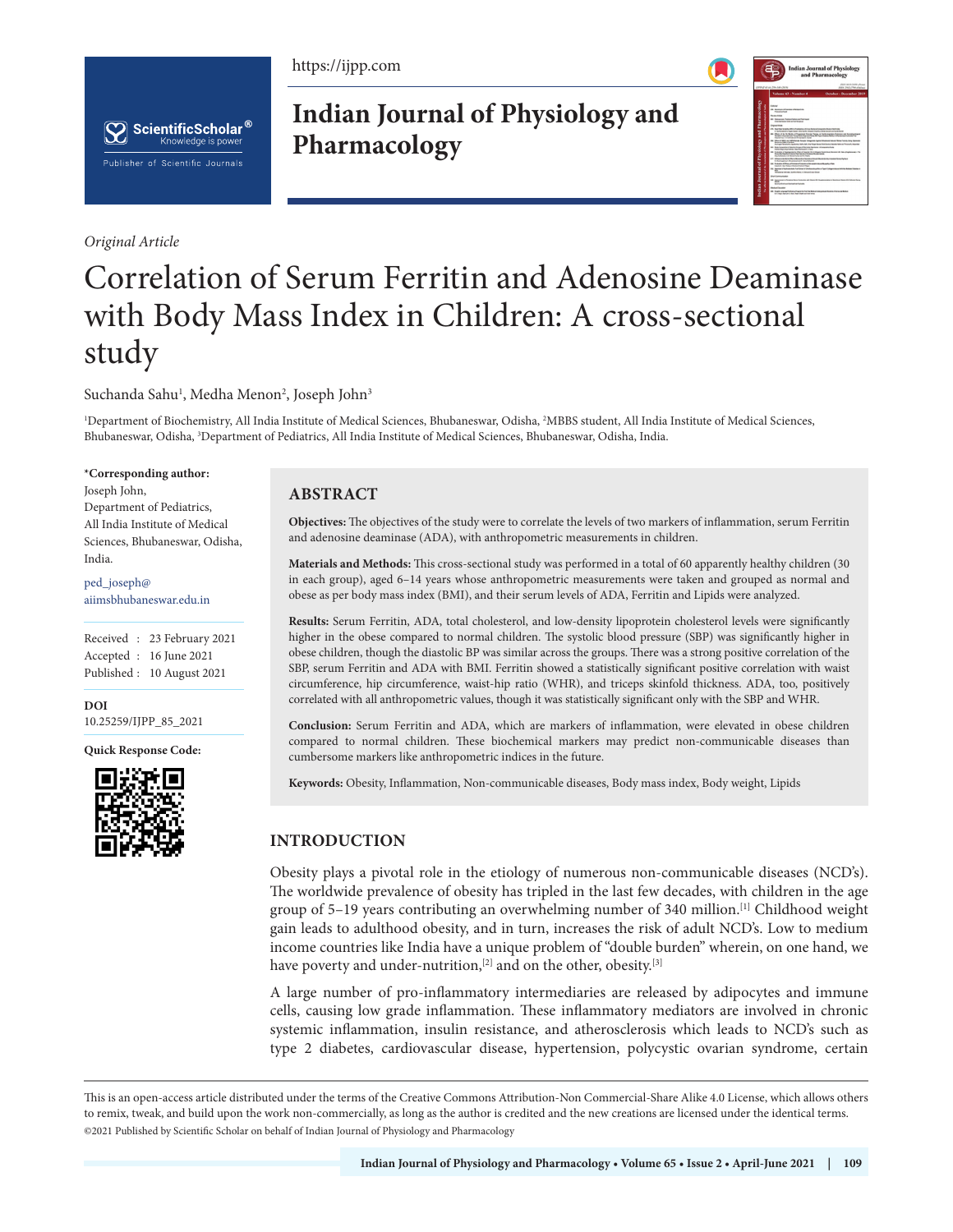cancers, and even severe asthma.[4] Adipose tissue synthesizes adenosine in response to inflammation to work as an antiinflammatory metabolite. Adenosine deaminase (ADA), an enzyme of purine metabolism, converts adenosine to inosine. ADA plays a role in patients with metabolic syndromes such as obesity, insulin resistance, fasting hyperglycemia, dyslipidemia, and hypertension.<sup>[5]</sup> Evidence on serum ADA levels and ADA gene polymorphism in patients with insulin resistance and diabetes suggest its high levels in subjects with obesity as well.<sup>[5]</sup> Obesity being a subclinical mild inflammatory condition, there is evidence correlating C-reactive protein with body mass index (BMI), but there are conflicting reports amongst adults correlating BMI with iron status,<sup>[6,7]</sup> serum Ferritin<sup>[8-11]</sup> and hemoglobin.<sup>[12]</sup>

Keeping these in mind, the present study was designed to correlate serum ADA and Ferritin levels with BMI and other anthropometric measurements in children. In addition, the components of metabolic syndrome (i.e. lipid profile and age-matched blood pressure [BP]) were evaluated with these biochemical parameters.

## **MATERIALS AND METHODS**

This cross-sectional study was conducted in the Departments of Paediatrics and Biochemistry at a tertiary care teaching hospital in Eastern India from April 2019 to September 2019. Ethical approval was obtained from the Institute Ethics Committee vide letter number IEC/AIIMS BBSR/STS/2019-20/01. The study population included children of 6–14 years of age attending the outpatient department. The inclusion criteria were: apparently healthy children who had come for assessment of refractive errors or were attending the vaccination clinic without any known chronic diseases or ailments. These children and their parents were explained the details of the study. Written informed consent was obtained from the parents, and assent obtained from children >7 years of age. History was elicited, and a physical examination performed, which ruled out an acute illness within the past month or an identifiable chronic disease. Those with a history of chronic diseases, for example, allergies such as childhood asthma, chronic lung disease, celiac disease, nephrotic syndrome, chronic kidney disease, history of jaundice suggesting a liver disease, psychiatric illness, hemoglobinopathies, bleeding disorders, malignancies, epilepsy, juvenile diabetes mellitus, long-term medication use, treatment for anemia with hematinics, an infection causing a febrile illness in the previous month, or anemia on clinical examination were excluded from the study as these conditions could indirectly affect serum levels of Ferritin and ADA.

A single trained observer recorded weight and height as per standard guidelines using the same digital weighing scale with a minimum graduation of 10 g and a stadiometer with a minimum graduation of 1 mm. From the above two records, BMI was calculated and plotted on the age and sex-specific Indian Academy of Paediatrics BMI charts for children between 5 and 18 years.<sup>[13]</sup> The children were divided into the following groups – obese or normal as follows, those with a BMI of >27 adult equivalent matched to the age- and sex-specific growth chart were labeled as obese, and those below 23 adult equivalent but above the 3<sup>rd</sup> percentile were categorized as normal<sup>[13]</sup> and were included in the healthy control group.

The triceps skinfold thickness (TST) was measured using Harpenden's skinfold calipers (Baty International, West Sussex, UK) with a measuring range of 0–80 mm, measuring pressure: 10 g/mm<sup>2</sup> (constant over range), accuracy of 99% and minimum graduation of 1 mm. Healthy undamaged, uninfected dry skin with relaxed muscles of the right arm was ensured, an exception for which was if there was a deformity or missing limb wherein the left side was used. The skinfold site was marked using a pen with water-soluble ink after accurately determining the mid-point between the acromion and the olecranon with a tape measure. The skinfold was firmly grasped with the thumb and index finger while gently pulling the skinfold away from the body. The caliper was placed perpendicular to the fold, on the site marked with the dial facing upwards, at approximately 1 cm below the finger and thumb. While maintaining the grasp of the skinfold, the caliper was released so that full tension was placed on the skinfold. The dial was read to the nearest 0.50 mm, 1–2 s after the grip had been fully released. Three measurements were taken, and the mean value calculated.<sup>[14]</sup> Waist circumference (WC) was measured as the narrowest circumference between the rib cage and the superior border of the iliac crest at the end of expiration. Hip circumference (HC) was measured at the greater trochanters at the widest part of the hips $[14]$  or around the hips at the point of greatest circumference.[15] A ratio of the above two parameters was used to find out the waist-hip ratio (WHR). The BP was measured using an electronic monitoring device after the participants have been rested in a sitting posture for 5 min or more. Three recordings of systolic BP (SBP) and diastolic BP (DBP) were taken on the right arm at 5 min intervals, and the mean was documented.[16]

Fasting blood samples were collected for biochemical testing. Total Cholesterol, Triglycerides, low-density lipoprotein (LDL) cholesterol, and high-density lipoprotein (HDL) cholesterol were measured in the autoanalyzer AU 5800 (Beckman Coulter, Inc. USA) using ready to use reagents from the same vendor. The serum ADA levels were estimated by colorimetric method using ready to use reagents from Tulip Diagnostics (P) Ltd, India. Serum Ferritin was estimated using the Chemiluminescence Immunoassay technology in the automated analyzer ADVIA Centaur XP (Siemens Healthcare GmbH, Germany) using their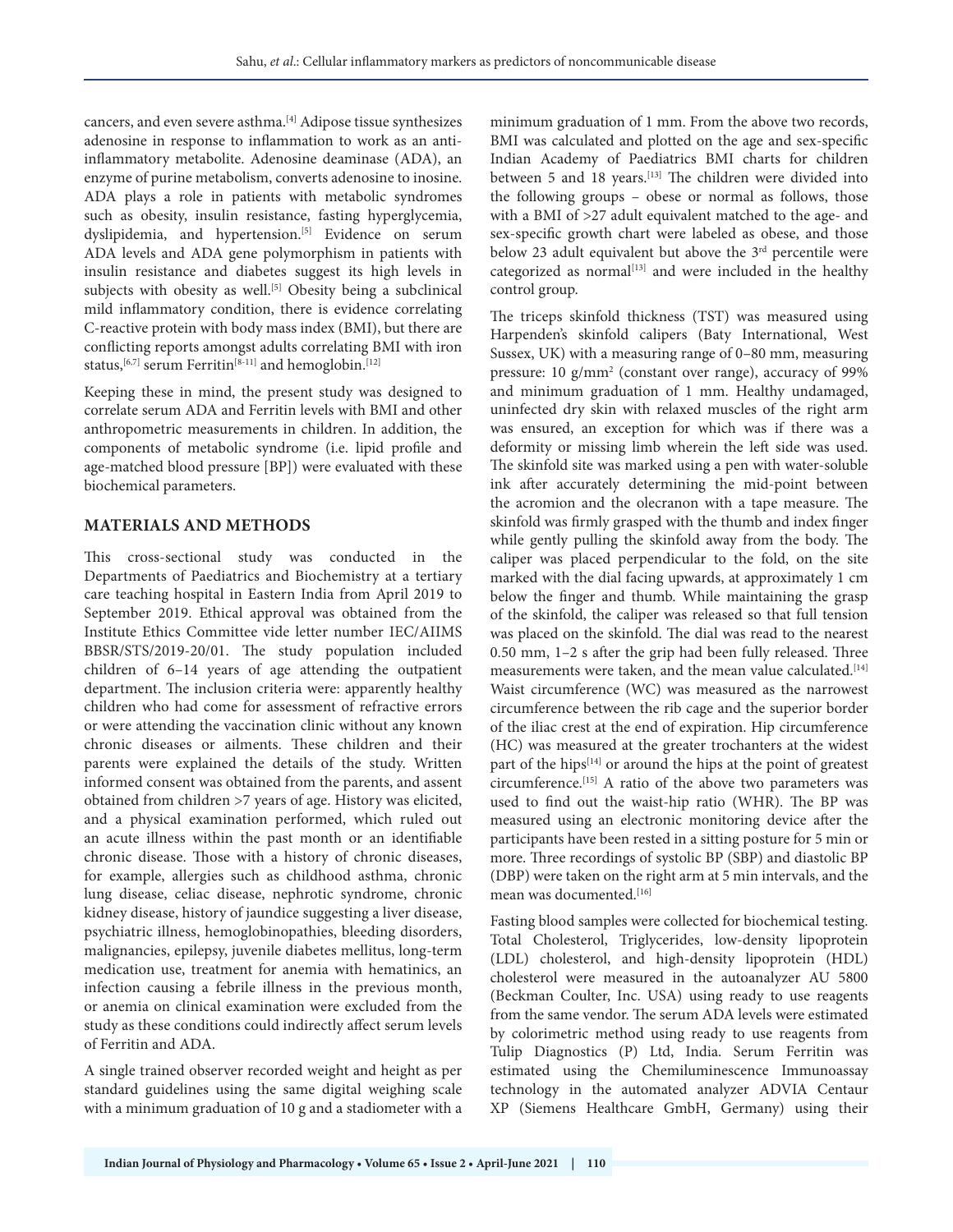reagents and calibrators; and quality controls from Randox Laboratories Ltd. were used.

### **Sample size calculation**

A sample size of 60 was determined, with 30 in each arm of the study based on the proposition by Browne.<sup>[17]</sup>

## **Statistical analysis**

The continuous variables were expressed as mean, standard deviation and analyzed using unpaired *t*-test using XLSTAT for Microsoft Excel. The coefficient of correlation (r) was calculated using Pearson's correlation between BMI with the biochemical parameters and BP and between biochemical parameters with BP, WC, HC, WHR and TST.

# **RESULTS**

A total of 124 children were screened and 64 excluded leaving a total of 60 children who were recruited to the study, with 30 in each group. Most exclusions were due to parental consent not being obtained, mainly in the non-obese group. More boys fell in the obese category as compared to girls. The mean age of the children was  $10.233 \pm 2.542$  years in the nonobese group versus  $10.433 \pm 1.924$  years in the obese group. The mean weight of the children was  $28.867 \pm 7.127$  kg in the non-obese versus  $53.608 \pm 12.923$  kg in the obese group, which was statistically significant. All the anthropometric measures considered except height (Weight, BMI, WC, HC, WHR, and TST) were statistically significantly higher in the obese group as compared to the non-obese group [Table 1]. The SBP was significantly higher in obese children, but the DBP was similar in both groups [Table 1]. The mean serum Ferritin in the obese group was  $44.937 \pm 28.439$  ng/L, which was significantly higher than that in the non-obese group of 28.797  $\pm$  14.268 ng/L. The ADA results showed a similar trend as well, with the mean values in the obese  $(25.298 \pm$ 12.387 U/L) being higher than that in the non obese (18.845  $\pm$ 11.936 U/L). This difference also was statistically significant. The mean total cholesterol and LDL cholesterol levels had the following values  $160.167 \pm 39.975$  mg/dl among the obese and 128.600 ± 39.667 mg/dl in the non-obese; 100.267  $± 23.205$  mg/dl in the obese; and  $84.467 \pm 27.256$  mg/dl amongst the non-obese, respectively; both these differences were statistically significant. The serum triglyceride levels were higher in the obese (122.867  $\pm$  48.055 mg/dl) compared to the non-obese (108.767  $\pm$  40.642 mg/dl) children, but this difference was not statistically significant. HDL cholesterol, which is used as a cardiovascular risk factor in adults, was similar across the two groups.

There was a strong positive correlation of the SBP, serum Ferritin and ADA with BMI [Table 2]. Statistically significant differences were not obtained for any of the parameters of lipid profile with BMI. The correlation of anthropometric measurements with Ferritin [Table 3] showed a statistically significant positive correlation with WC, HC, WHR, and TST. The positive correlation with BP was not statistically significant. All anthropometric measurements had a positive correlation with ADA [Table 3]. However, there was a statistically significant difference only with the SBP and WHR.

## **DISCUSSION**

There are some theories proposed for chronic inflammation in obesity which is a preventable risk factor for adult-onset NCD's. Adipose tissue warrants a higher amount of oxygen than most other tissues for its normal functioning.<sup>[18]</sup> With an increase in the adipose tissue mass with obesity, there is an increased distance from its vascular supply, causing hypoxic conditions. As occurs in any tissue undergoing hypoxia, there is a triggered release of Hypoxia-Inducible Factor-1 which counters the lack of oxygen in the tissue at the acute stages.[19,20] As obesity persists chronically, this hypoxia eventually causes tissue fibrosis and a vicious cycle of inflammation.[21,22] Tissue immune cells fuel obesity-related inflammation and oxidative stress in adipose tissue.<sup>[23,24]</sup>

Our study showed that serum Ferritin, ADA, total cholesterol, and LDL cholesterol levels were significantly higher in the obese compared to normal children, which was similar to a study by Jadhav and Jain done among adults, who observed that serum ADA activity was significantly increased in overweight and obese Indian subjects as compared to controls (*P* < 0.0001).[25] Another Nigerian study too showed a strong association of serum ADA with BMI, lipid parameters, and glucose.<sup>[26]</sup>

Ferritin is a well-established acute phase reactant, and more specifically, it is associated with abdominal obesity and other indices of body fat distribution.[8] In a meta-analysis of Ferritin and metabolic syndrome,<sup>[27]</sup> which included 26 studies, it was seen that there is a strong positive correlation of BMI with serum ferritin levels. Similarly, our study showed a statistically significant, positive correlation of ferritin with BMI, WC, HC, WHR and TST. Adipocytokines have been implicated in increasing the synthesis and secretion of the hormone hepcidin, which inhibits intestinal iron absorption and release by tissues, causing an iron deficiency.[28] Furthermore, the low-grade inflammation in obesity, even with iron deficiency, may falsely increase ferritin levels. Another school of thought suggested that iron excess in obesity could be explained by mechanisms of insulin resistance affecting iron homeostasis,<sup>[29]</sup> causing liver damage, hyperinsulinemia, and dyslipidemia. Although the above studies were in adults and animal models, our study also showed similar results as marked differences in ferritin ( $P = 0.007$ ), total cholesterol ( $P = 0.003$ ), and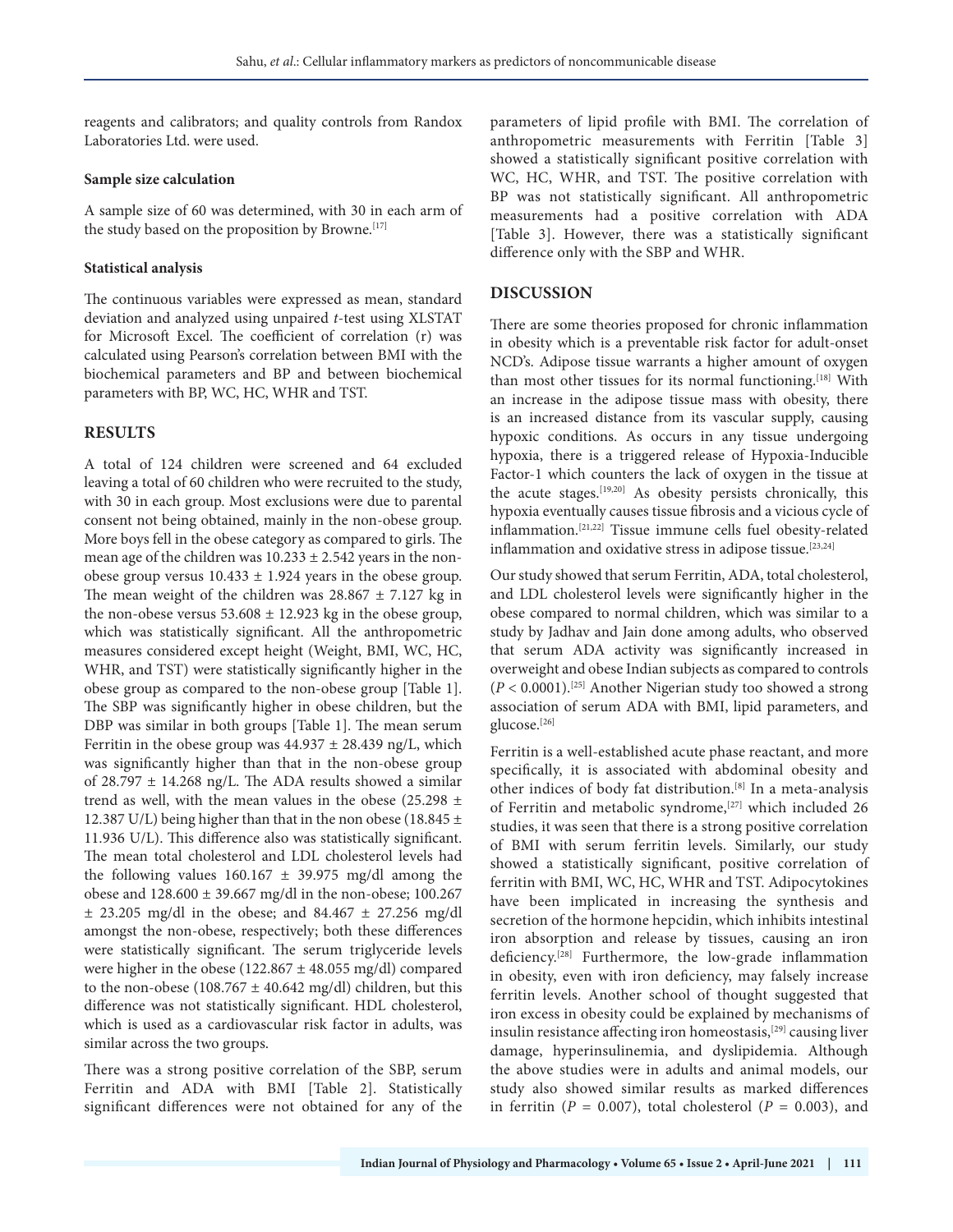**Table 1:** Comparison of general characteristics anthropometric parameters, BP, and biochemical parameters amongst normal and obese children.

| Parameter                                                                                                                                           | Non Obese $(n=30)$ | Obese $(n=30)$     | $\boldsymbol{P}$ |
|-----------------------------------------------------------------------------------------------------------------------------------------------------|--------------------|--------------------|------------------|
| <b>Boys</b>                                                                                                                                         | 12                 | 20                 |                  |
| Girls                                                                                                                                               | 18                 | 10                 |                  |
| Age                                                                                                                                                 | $10.233 \pm 2.542$ | $10.433 \pm 1.924$ | 0.732            |
| Weight (Kg)                                                                                                                                         | 28.867±7.127       | 53.608±12.923      | < 0.001          |
| Height (Centimetres)                                                                                                                                | 136.800±9.286      | 141.650±10.564     | 0.064            |
| BMI                                                                                                                                                 | 15.517±2.581       | 26.399±4.455       | < 0.001          |
| $WC$ (cm)                                                                                                                                           | 61.558±10.086      | 87.404±8.072       | < 0.001          |
| $HC$ (cm)                                                                                                                                           | 69.159±10.405      | $90.253 \pm 8.183$ | < 0.001          |
| <b>WHR</b>                                                                                                                                          | $0.893 \pm 0.052$  | $0.968 \pm 0.060$  | < 0.001          |
| Triceps Skin fold Thickness (mm)                                                                                                                    | $10.533 \pm 3.598$ | 18.467±4.321       | < 0.001          |
| <b>DBP</b>                                                                                                                                          | 70.233±5.857       | 71.533±10.395      | 0.543            |
| <b>SBP</b>                                                                                                                                          | 115.133±6.801      | 120.267±10.58      | 0.029            |
| S. Ferritin ng/L                                                                                                                                    | 28.797±14.268      | 44.937±28.439      | 0.007            |
| S. ADA U/L                                                                                                                                          | 18.845±11.936      | 25.298±12.387      | 0.044            |
| T Cholesterol mg/dL                                                                                                                                 | 128.600±39.667     | 160.167±39.975     | 0.003            |
| S. LDL mg/dL                                                                                                                                        | 84.467±27.256      | 100.267±23.205     | 0.019            |
| S. Triglycerides mg/dL                                                                                                                              | 108.767±40.642     | 122.867±48.055     | 0.225            |
| S. HDL mg/dL                                                                                                                                        | 42.367±13.880      | 43.133±7.771       | 0.793            |
| BP: Blood pressure, BMI: Body mass index, WC: Waist circumference, HC: Hip circumference, WHR: Waist/Hip ratio, DBP: Diastolic blood pressure, SBP: |                    |                    |                  |

BP: Blood pressure, BMI: Body mass index, WC: Waist circumference, HC: Hip circumference, WHR: Waist/Hip ratio, DBP: Diastolic blood pressure, SBP: Systolic blood pressure, LDL: Low-density lipoprotein, HDL: High-density lipoprotein, ADA: Adenosine deaminase

| Table 2: Correlation of BP and biochemical parameters with BMI. |                                            |       |  |  |  |  |
|-----------------------------------------------------------------|--------------------------------------------|-------|--|--|--|--|
| Parameter                                                       | <b>Coefficient of correlation with BMI</b> |       |  |  |  |  |
|                                                                 | (r)                                        | (P)   |  |  |  |  |
| $DBP$ (mm $Hg$ )                                                | 0.188                                      | 0.15  |  |  |  |  |
| $SBP$ (mm $Hg$ )                                                | 0.412                                      | 0.001 |  |  |  |  |
| S. Ferritin (ng/L)                                              | 0.341                                      | 0.008 |  |  |  |  |
| $S.$ ADA $(U/L)$                                                | 0.299                                      | 0.02  |  |  |  |  |
| T Cholesterol (mg/dL)                                           | 0.232                                      | 0.074 |  |  |  |  |
| $S.$ LDL $(mg/dL)$                                              | 0.186                                      | 0.154 |  |  |  |  |

BP: Blood pressure, BMI: Body mass index, DBP: Diastolic blood pressure, SBP: Systolic blood pressure, LDL: Low-density lipoprotein, HDL: High-density lipoprotein, ADA: Adenosine deaminase

S. HDL (mg/dL) 0.019 0.884 S. Triglycerides  $(mg/dL)$  0.111 0.72

**Table 3:** Correlation of BP and anthropometric measurements with serum Ferritin and ADA.

| Coefficient of correlation<br>Parameter<br>with                                                                                                                                       |             |       |        |       |  |  |
|---------------------------------------------------------------------------------------------------------------------------------------------------------------------------------------|-------------|-------|--------|-------|--|--|
|                                                                                                                                                                                       | S. Ferritin |       | S. ADA |       |  |  |
|                                                                                                                                                                                       | (r)         | (P)   | (r)    | (P)   |  |  |
| $DBP$ (mm $Hg$ )                                                                                                                                                                      | 0.085       | 0.512 | 0.236  | 0.070 |  |  |
| $SBP$ (mm $Hg$ )                                                                                                                                                                      | 0.54        | 0.24  | 0.324  | 0.012 |  |  |
| $WC$ (cm)                                                                                                                                                                             | 0.375       | 0.003 | 0.229  | 0.079 |  |  |
| $HC$ (cm)                                                                                                                                                                             | 0.281       | 0.029 | 0.141  | 0.266 |  |  |
| WHR                                                                                                                                                                                   | 0.396       | 0.002 | 0.301  | 0.019 |  |  |
| Triceps Skin Fold Thickness (mm)                                                                                                                                                      | 0.302       | 0.019 | 0.226  | 0.083 |  |  |
| BP: Blood pressure, DBP: Diastolic blood pressure, SBP: Systolic blood<br>pressure, WC: Waist circumference, HC: Hip circumference, WHR:<br>Waist/Hip ratio, ADA: Adenosine deaminase |             |       |        |       |  |  |

LDL cholesterol  $(P = 0.019)$  between the two groups, that is, obese and normal children. Our estimated serum Ferritin and ADA in obese and normal children differ by a statistically significant value which can be explained by the above possible reason.

In our study, all anthropometric values positively correlated with ADA, though there was a statistically significant difference only with the SBP and WHR. Though there was a strong positive correlation of the SBP and serum Ferritin amongst adults in an article published by Lee *et al*. [30] who showed an incremental rise of Ferritin with hypertension in males; we could not find any similar studies in children.

# **CONCLUSION**

Serum Ferritin and ADA, which are markers of chronic inflammation, were high in obese children compared to normal children, indicating ongoing cellular inflammation without any overt signs. Future research could be directed to follow-up of a cohort of children longitudinally and correlate their biochemical markers with NCD rather than using more cumbersome markers like anthropometric indices.

#### **What is already known**

Over nutrition and obesity causes increasing NCD's. Anthropometric measures are difficult to measure. Chronic inflammation is associated with NCD's.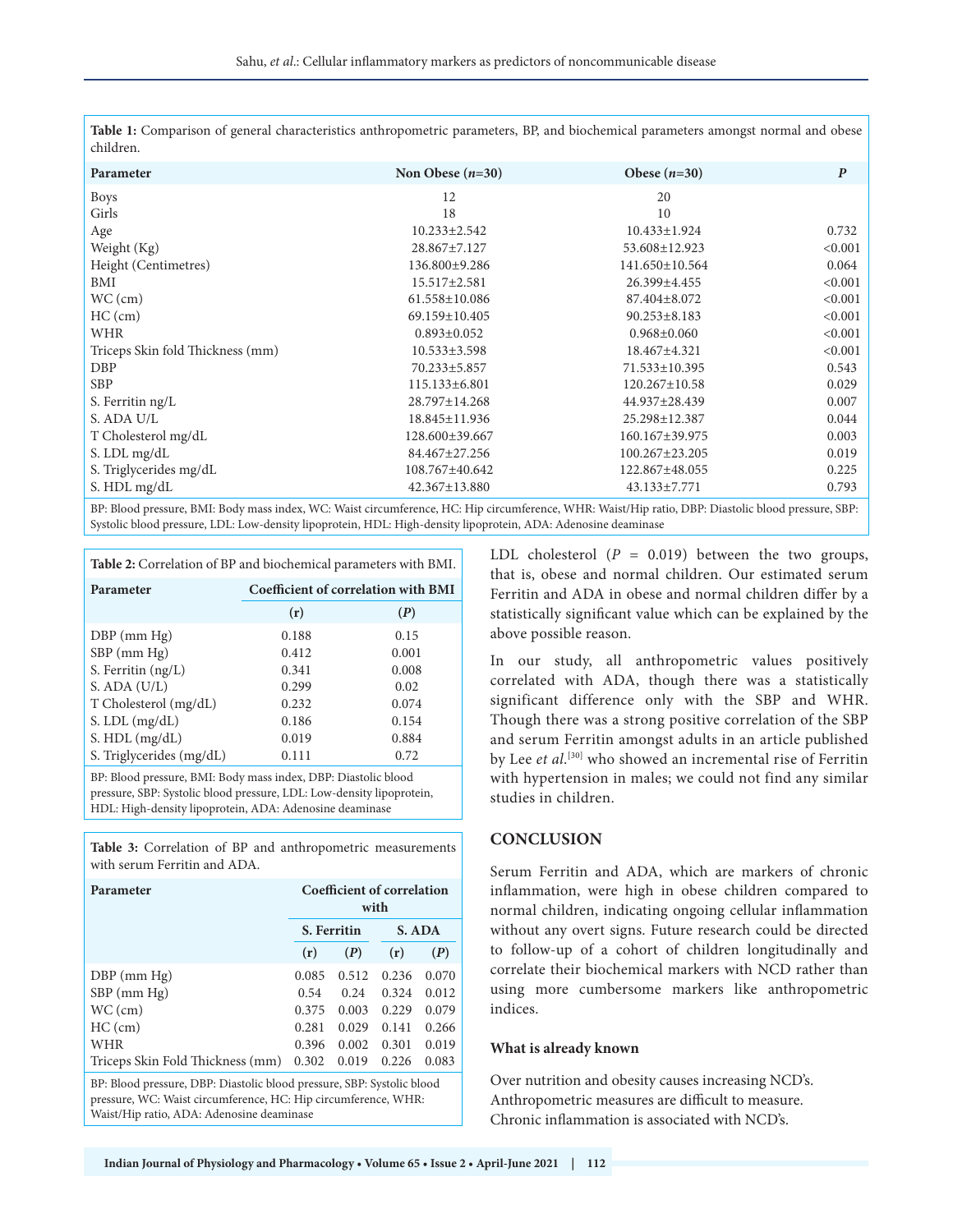## **WHAT THIS STUDY ADDS**

Biochemical markers such as serum Ferritin and ADA are high in obese children as compared to normal children.

These markers reflect chronic inflammation and may be serially monitored to look at inflammation at the cellular level and may herald NCD's.

These markers may replace anthropometric measures to predict development of NCD's.

#### **Declaration of patient consent**

Institutional Review Board (IRB) permission obtained for the study.

#### **Financial support and sponsorship**

Nil.

## **Conflicts of interest**

There are no conflicts of interest.

#### **REFERENCES**

- 1. World Health Organization. Obesity. Geneva: World Health Organization; 2020. Available from: http://www.who.int/ news-room/fact-sheets/detail/obesity-and-overweight. [Last accessed on 2020 Feb 25].
- 2. Bangalore TN, Joshi TK. India: Country report on children's environmental health. Rev Environ Health 2020;35:27-39.
- 3. Ranjani H, Mehreen TS, Pradeepa R, Anjana RM, Garg R, Anand K, *et al*. Epidemiology of childhood overweight and obesity in India: A systematic review. Indian J Med Res 2016;143:160-74.
- 4. Pîrsean C, Neguț C, Stefan-van Staden RI, Dinu-Pirvu CE, Armean P, Udeanu DI. The salivary levels of leptin and interleukin-6 as potential inflammatory markers in children obesity. PLoS One 2019;14:e0210288.
- 5. Takhshid MA, Zahediannejad Z, Aboualizadeh F, Moezzi L, Ranjbaran R. G22A polymorphism of adenosine deaminase and its association with biochemical characteristics of gestational diabetes mellitus in an Iranian population. Iran J Med Sci 2015;40:170-4.
- 6. Wish JB. Assessing iron status: Beyond serum ferritin and transferrin saturation. Clin J Am Soc Nephrol 2006;1 Suppl 1:S4-8.
- 7. Sharma AP, McKenna AM, Lepage N, Nieuwenhuys E, Filler G. Relationships among serum iron, inflammation, and body mass index in children. Adv Pediatr 2009;56:135-44.
- 8. Lecube A, Hernández C, Pelegrí D, Simó R. Factors accounting for high ferritin levels in obesity. Int J Obes (Lond) 2008;32:1665-9.
- 9. Gartner A, Berger J, Bour A, El Ati J, Traissac P, Landais E, *et al*. Assessment of iron deficiency in the context of the obesity epidemic: Importance of correcting serum

ferritin concentrations for inflammation. Am J Clin Nutr 2013;98:821-6.

- 10. Gillum RF. Association of serum ferritin and indices of body fat distribution and obesity in Mexican American men--the third national health and nutrition examination survey. Int J Obes Relat Metab Disord 2001;25:639-45.
- 11. Eftekhari M, Mozaffari-Khosravi H, Shidfar F. The relationship between BMI and iron status in iron-deficient adolescent Iranian girls. Public Health Nutr 2009;12:2377-81.
- 12. Ghadiri-Anari A, Nazemian N, Vahedian-Ardakani HA. Association of body mass index with hemoglobin concentration and iron parameters in Iranian population. ISRN Hematol 2014;2014:525312.
- 13. Indian Academy of Pediatrics Growth Charts Committee, Khadilkar V, Yadav S, Agrawal KK, Tamboli S, Banerjee M, *et al*. Revised IAP growth charts for height, weight and body mass index for 5-to 18-year-old Indian children. Indian Pediatr 2015;52:47-55.
- 14. Rönnecke E, Vogel M, Bussler S, Grafe N, Jurkutat A, Schlingmann M, *et al*. Age-and sex-related percentiles of skinfold thickness, waist and hip circumference, waist-to-hip ratio and waist-to-height ratio: Results from a populationbased pediatric cohort in Germany (LIFE child). Obes Facts 2019;12:25-39.
- 15. Sebati B, Monyeki K, Makgae P. An assessment of the relationship between anthropometric parameters and blood pressure among Polokwane private school children. Children (Basel) 2020;7:29.
- 16. Falkner B, Daniels SR. Summary of the fourth report on the diagnosis, evaluation, and treatment of high blood pressure in children and adolescents. Hypertension 2004;44:387-8.
- 17. Browne RH. On the use of a pilot sample for sample-size determination. Stat Med 1995;14:1933-40.
- 18. Trayhurn P. Hypoxia and adipose tissue function and dysfunction in obesity. Physiol Rev 2013;93:1-21.
- 19. Pasarica M, Sereda OR, Redman LM, Albarado DC, Hymel DT, Roan LE, *et al*. Reduced adipose tissue oxygenation in human obesity: Evidence for rarefaction, macrophage chemotaxis, and inflammation without an angiogenic response. Diabetes 2009;58:718-25.
- 20. Lee YS, Kim JW, Osborne O, Oh DY, Sasik R, Schenk S, *et al*. Increased adipocyte O2 consumption triggers HIF-1α, causing inflammation and insulin resistance in obesity. Cell 2014;157:1339-52.
- 21. Westendorf AM, Skibbe K, Adamczyk A, Buer J, Geffers R, Hansen W, *et al*. Hypoxia enhances immunosuppression by inhibiting CD4+ effector T cell function and promoting treg activity. Cell Physiol Biochem 2017;41:1271-84.
- 22. Ben-Shoshan J, Maysel-Auslender S, Mor A, Keren G, George J. Hypoxia controls CD4+CD25+ regulatory T-cell homeostasis via hypoxia-inducible factor-1alpha. Eur J Immunol 2008;38:2412-8.
- 23. Liu R, Nikolajczyk BS. Tissue immune cells fuel obesityassociated inflammation in adipose tissue and beyond. Front Immunol 2019;10:1587.
- 24. Manna P, Jain SK. Obesity, oxidative stress, adipose tissue dysfunction, and the associated health risks: Causes and therapeutic strategies. Metab Syndr Relat Disord 2015;13:423-44.